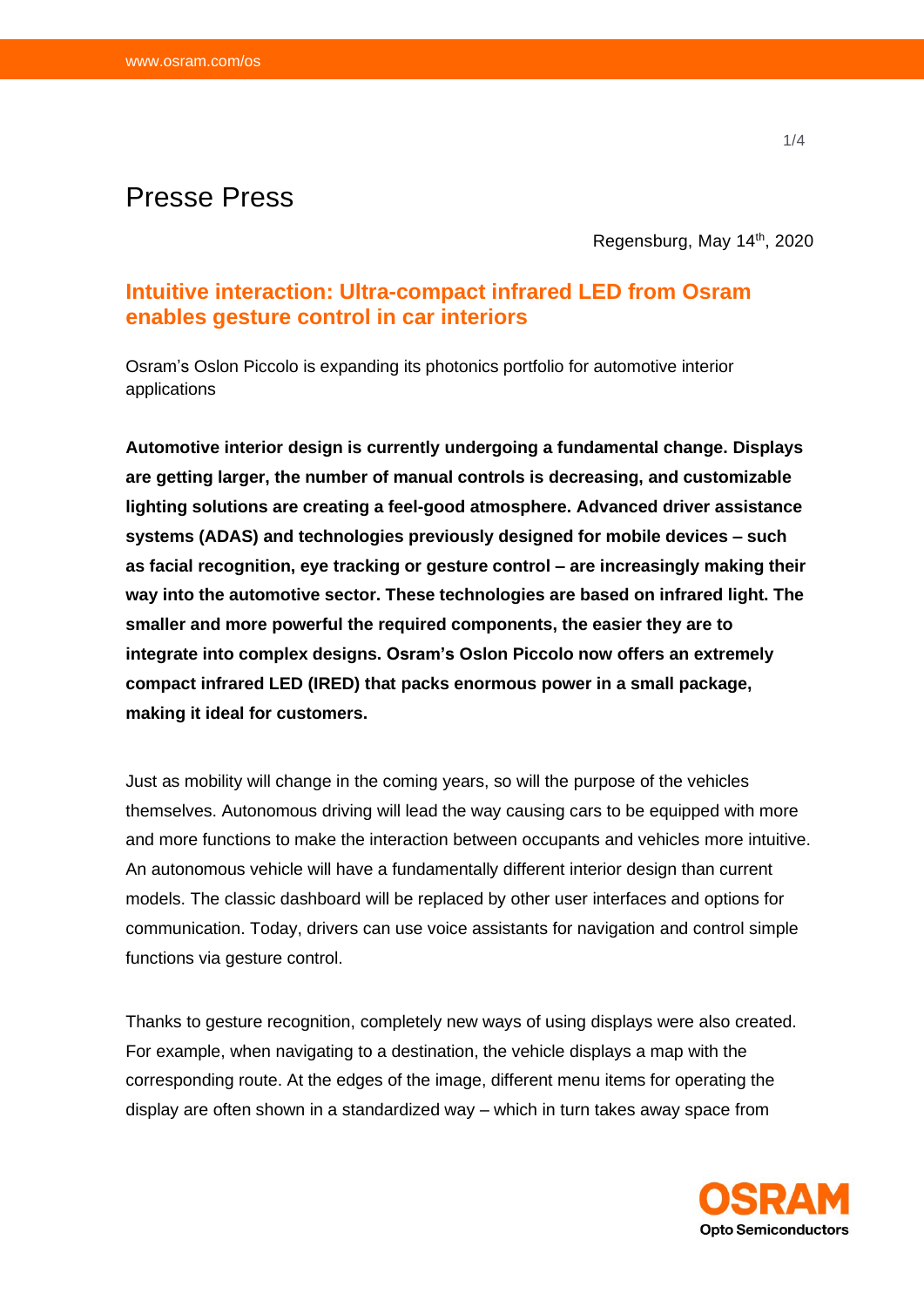displaying the map. With the help of gesture recognition, menu items are only shown when the driver moves his hand towards the display, allowing the route to appear full screen.

"The advantages of the Oslon Piccolo really pay off when used in conjunction with indoor displays," explains Walter Rothmund, Marketing Manager for Sensing at Osram Opto Semiconductors. "Thanks to its extremely compact dimensions of only 1.6 mm x 1.6 mm and a package height of only 0.81 mm, the IRED can be installed easily in a small space." With a DC power of 1.15 W at 1 A and very fast switching times of 10 ns, the component is suitable as both a constant light source for a camera-based application and for 3D image acquisition with modulated or fast pulsed light. The automotive-qualified component (AEC-Q102) is available in two different wavelengths: 850 nm (SFH 4170S A01) and 940 nm (SFH 4180S A01).

#### **Press contact:**

Simon Thaler Phone: +49 941 850 1693 Email: [simon.thaler@osram-os.com](mailto:simon.thaler@osram-os.com)

### **Technical information:**

Phone: +49 941 850 1700 Fax: +49 941 850 3305 Email: [support@osram-os.com](mailto:support@osram-os.com) Sales contacts: [www.osram-os.com/sales-contacts](http://www.osram-os.com/sales-contacts)



**Opto Semiconductors**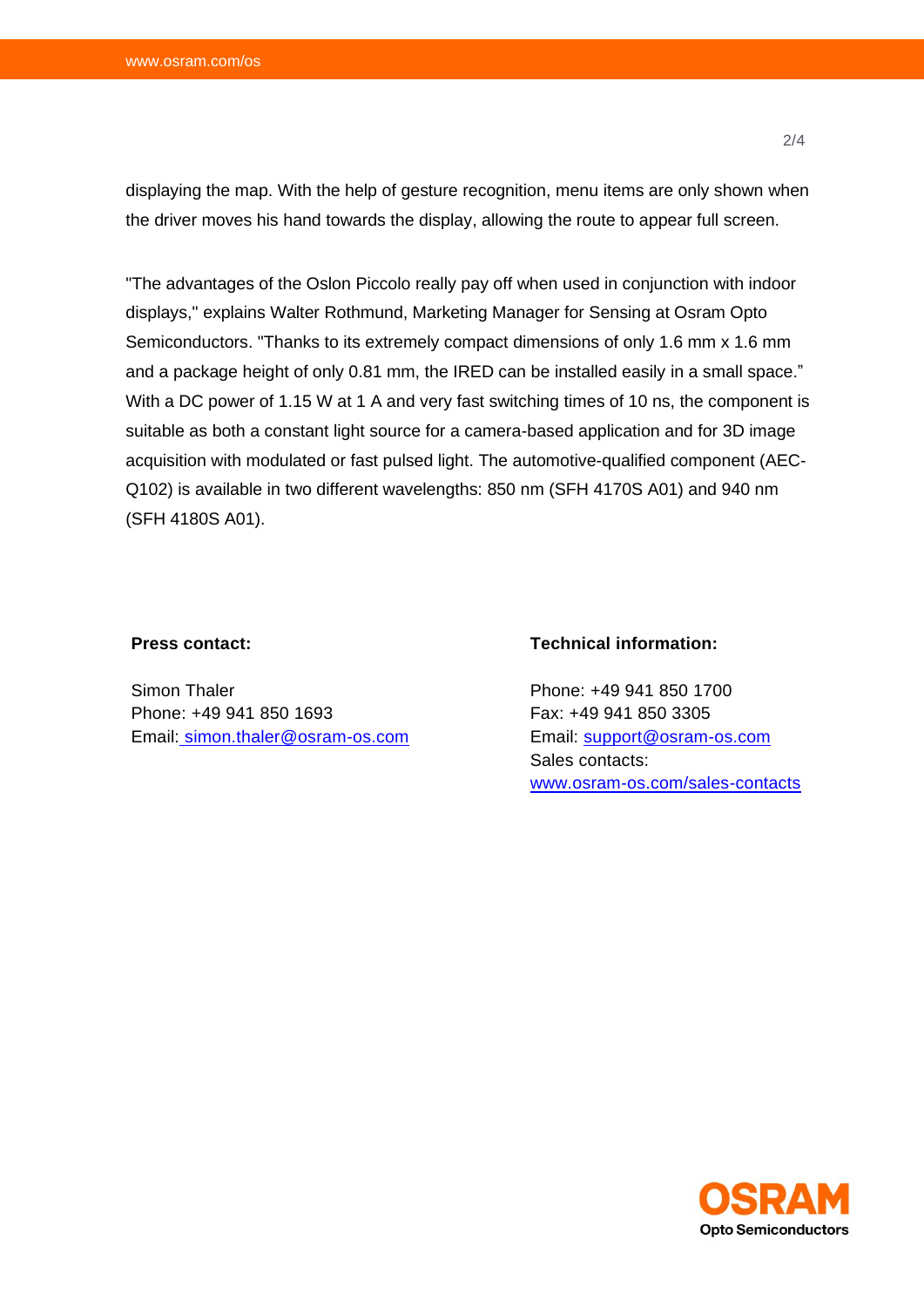

The Oslon Piccolo combines extremely compact dimensions with outstanding brightness values, extending Osram's comprehensive infrared power emitter portfolio for automotive interior applications. Picture: Osram